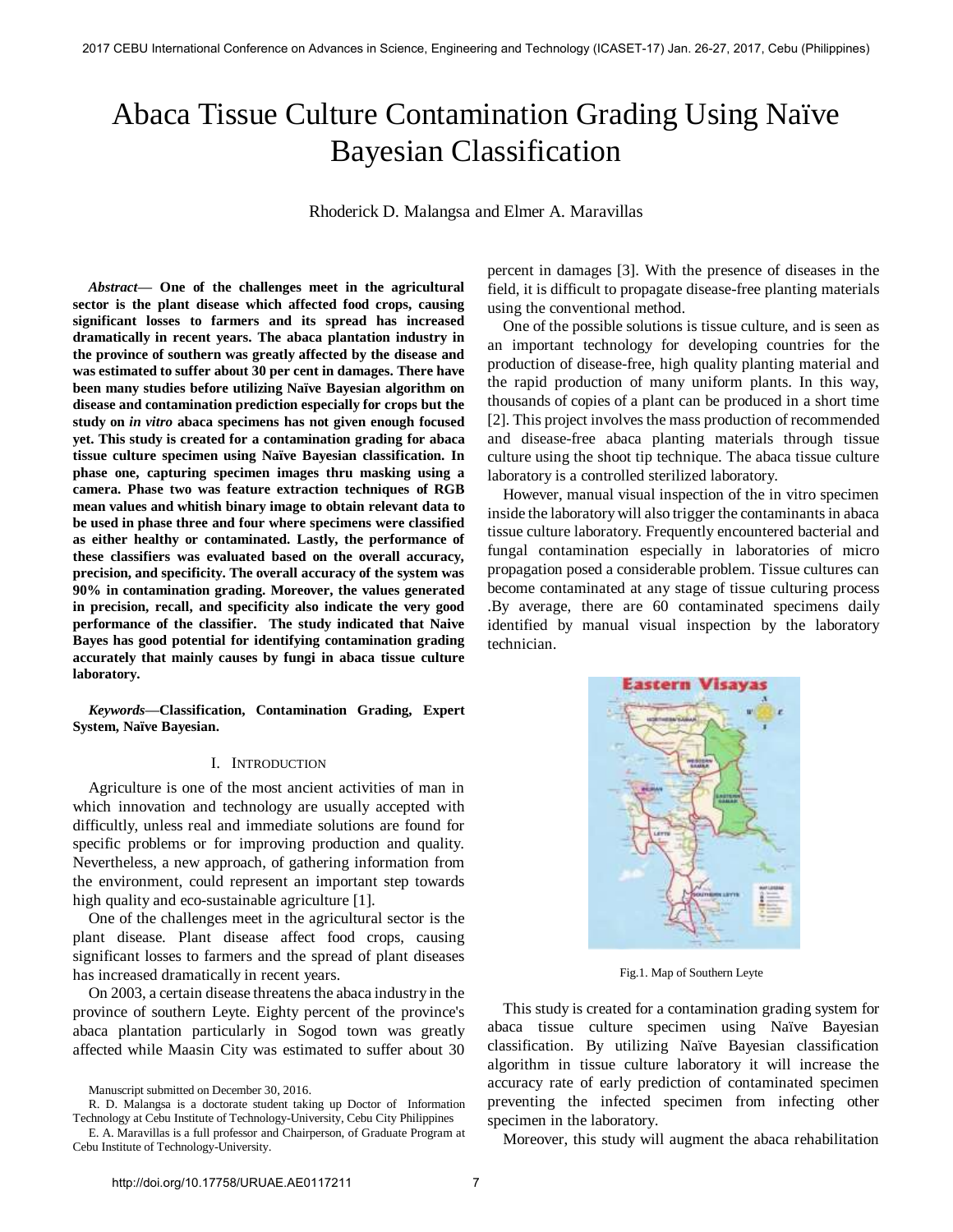effort of Department of Agriculture thru the combined initiatives of LGU and SLSU. This study aimed also to determine the accuracy, precision, and specificity of the Naïve Bayesian classifier on the in vitro specimens.

There have been many studies before utilizing Naïve Bayesian algorithm on disease prediction especially for crops but the study on in vitro specimens has not given enough focused yet.

## II. RELATED STUDIES

In fruit grading study, features are extracted from the fruit to classify fruit disease.[4] Extracted features like color, texture and shape of the fruit integrated with the Naïve Bayesian classifier built on histogram matching and region based approaches.

Bayesian can be applied in expert system for diabetes prediction while there is a possibility of existing attribute values and new samples and can be measures in terms of probability class labels [5]. Instead of classifying the traditional testing data with training data, the initial training data to the optimal process is forwarded, to extract the optimal data set; on that optimal dataset Naive Bayesian classifier is applied.

 Naive Bayes Classifier was able to classify the agricultural land soil data resulted to 100% classification of instances [6]. Others [7], [8] have demonstrated the value of image processing in inspecting and grading the quality of agricultural and food products.

While an automated system for the disease detection and grading in pomegranate plant was proposed [8]. The techniques used includes color segmentation based on linear discriminant analysis, contour curvature analysis and a thinning process, which involves iterating until the stem becomes a skeleton.

Feature extraction methods and classification techniques are applied systematically in the attempt to solve the problem in plant disease classification [9]. The classification algorithm has feasibly identified the two diseases in the banana. Features that have been selected that work best for this application are when H and S color components are combined with the five shape features that were chosen as most important

## III. METHODOLOGY AND PROCEDURE

Prototyping methodology is a software development process which allows developers to create portions of the solution to demonstrate functionality and make needed refinements before developing the final product.



Fig. 2. Prototyping methodology



Fig. 3. The architectural lay-out of the developed system

The developed system was made possible with the utilization of raspberry pi microcontroller, OpenCV, Zigbee wireless data transmission, and 12 megapixel camera

#### *1. Capture Specimen*

A camera of 12 megapixels was used to capture both healthy and diseased images. In order to capture clear images with descriptive details, the camera was kept in both horizontal and vertical resolution of 72dpi (dots per inch). The distance of the camera from the specimen is 32 cm. The elevation of the camera is 23 cm. The angle of the camera is 95<sup>°</sup>.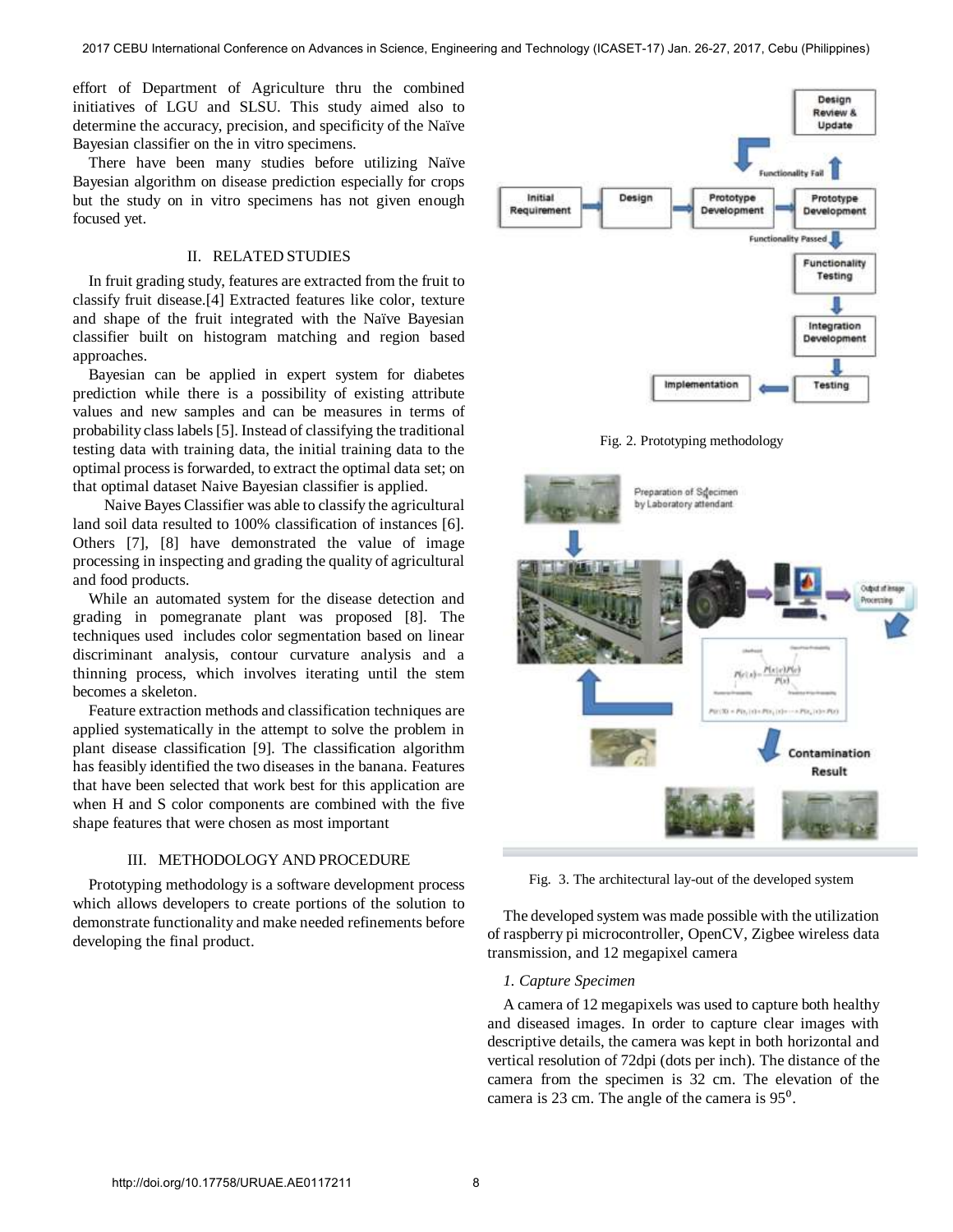## *2. Feature extraction*

RGB color space (Red, Green, and Blue) is the combination of the primary colors of red, green, and blue, which is used by a computer monitor or television [14].The color results from a combination of three colors and each - each have a value of 8 bits of red, 8 bits of green, and 8 bits of blue. Mixture of the three primary colors balanced with porpoise will produce shades of gray. If three fully saturated colors, it will produce white. Then an RGB mean values was displayed and recorded in the database.

The captured images from video streams may contain many objects especially in the background and working with such images leads to incorrect results. These images were cropped however, cropped images then had a white background with pixel values of 255 and working with the whole image also brings inappropriate results too. To avoid this challenge a mask was applied onto the image in order to obtain the useful segment.

Region of interest is used to define the area to the specimen.This converts an image from video streams into binary, thus indicating the segmentation of specimens from the background. Separate maskings for whitish features also were converted into binary image that mostly found in the contaminated specimens.



#### *3. Naïve Bayesian Classification*

Naïve Bayesian Classification is commonly known as a statistical means classifier. Based on Bayes' Theorem, and uses probabilistic analysis for effective classification. [10] It give more accurate results in less computation time when applied to the large data sets consisting of hundreds of images. The formula for Naïve Bayes classifier is:  $P(H | E) = P(E | H) x$ P(H) / P(E). The basic idea of Bayes rule is that outcome of a

hypothesis or an event (H) can be predicted based on some evidences (E) that can be observed.

The advantages of Naive Bayes are [13]:

• It uses a very intuitive technique. Bayes classifiers,

unlike neural networks, do not have several free parameters that must be set. This greatly simplifies the

design process.

• Since the classifier returns probabilities, it is simpler to apply these results to a wide variety of tasks than if an arbitrary scale was used.

• It does not require large amounts of data before learning can begin.

• Naive Bayes classifiers are computationally fast when making decisions.



Fig. 5. The naïve Bayesian formula

Where;

- $P(c|x)$  is the posterior probability of class (target) given the predictor (attributes).
- $\bullet$  P(c) is the prior probability of class
- $P(x|c)$  is the likelihood which is the probability given class
- $P(x)$  is the prior probability of predictor.  $P(c|x) = P(x_1|c)$  x  $P(X_2|c)$  x…x  $P(x_n|c)$  x  $P(c)$



Fig. 6. General approach for building as classification model

Table 1 and Table 2 below represent the values of RGB mean and Binary (Whitish) respectively in categorical form. These values were approved by laboratory technician after a series of trial and errors experimentation (calibration).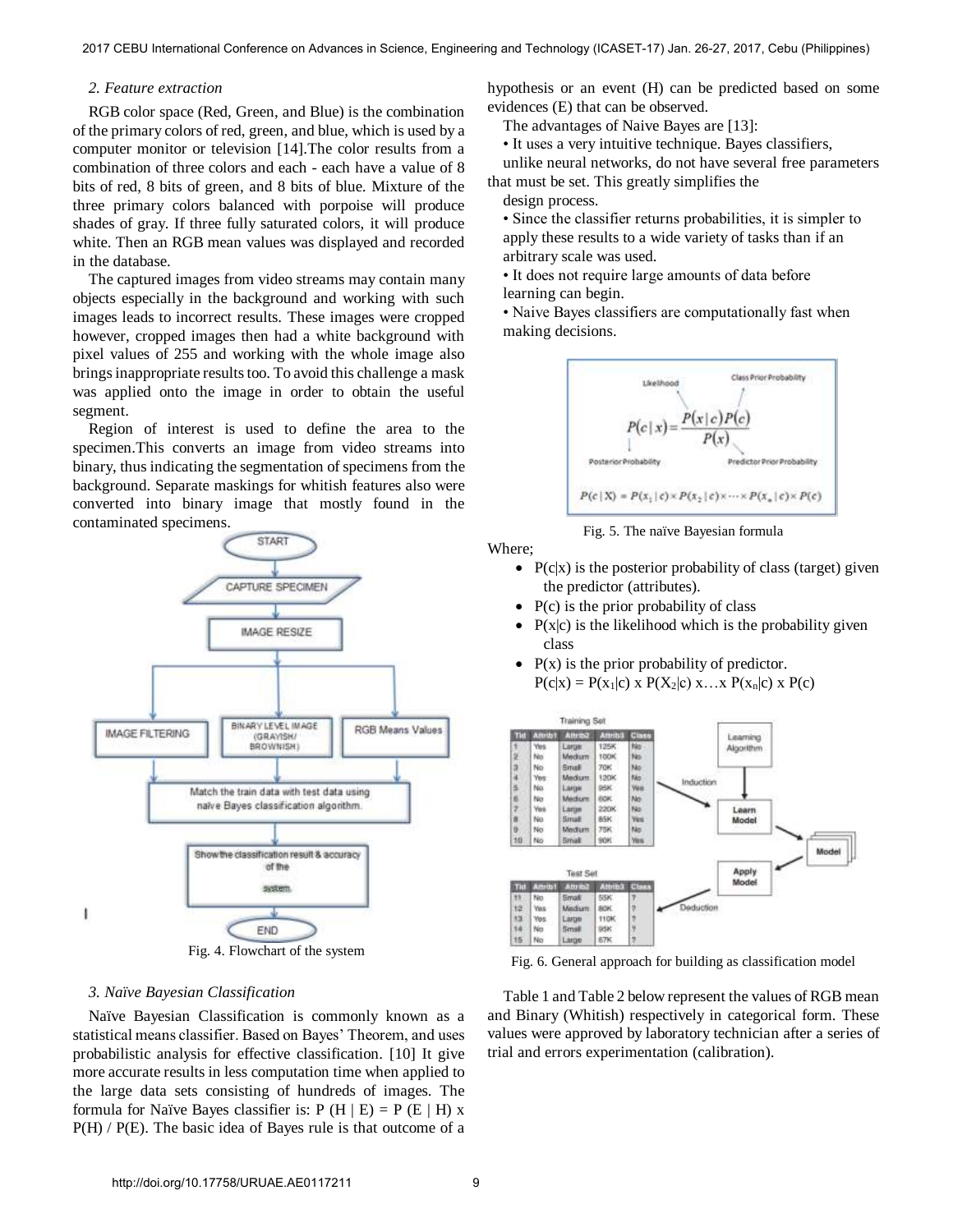| LADLE LAUD MEANS VALUES |                                         |  |  |  |  |
|-------------------------|-----------------------------------------|--|--|--|--|
| Level                   | Values                                  |  |  |  |  |
| Level One               | $\le$ = 0.3065039062                    |  |  |  |  |
| Level Two               | $> 0.3065039062$ to $\leq 0.6130078124$ |  |  |  |  |
| Level Three             | $> 0.6130078124$ to $\leq 0.9195117186$ |  |  |  |  |
| Level Four              | $> 0.9195117186$ to $\leq 1.2260156248$ |  |  |  |  |
| Level Five              | $>1$ 2260156248 to $\leq$ 1.532519531   |  |  |  |  |
| Level Six               | $>1.532519531$ to $\leq$ 1.8390234372   |  |  |  |  |
| <b>Level Seven</b>      | > 1.8390234372                          |  |  |  |  |

| <b>TABLE 1. RGB MEANS VALUES</b> |  |  |  |
|----------------------------------|--|--|--|
|----------------------------------|--|--|--|

TABLE 2. BINARY VALUES FOR WHITISH

| Level              | <b>Values</b>           |
|--------------------|-------------------------|
| Level One          | $\leq$ 50               |
| Level Two          | $> 50$ to $\le$ 100     |
| <b>Level Three</b> | $> 100$ to $\leq 200$   |
| Level Four         | $> 200$ to $\le$ 500    |
| <b>Level Five</b>  | $> 500$ to $\leq 1000$  |
| <b>Level Six</b>   | $> 1000$ to $\leq 2000$ |
| <b>Level Seven</b> | > 2000                  |

#### *4. Training and Testing*

The study was conducted at the Abaca Tissue Culture, at present the laboratory technician manually inspect the in vitro specimens for contamination, by average there are 500 specimens prepared daily. This technique is an integral component of the current replanting program. In addition, tissue culture has become standard for commercial plantations in recent years, primarily because of the advantage of starting with disease-free planting material [11].

Contamination in the specimen is caused by fungi and bacteria, the visual appearance of these contamination is the whitish cottony appearance in the medium caused by fungi, while a black dots caused by bacteria.

Frequently encountered bacterial and fungal contamination especially in laboratories of micro propagation posed a considerable problem. Tissue cultures can become contaminated at any stage of tissue culturing process. Fungus may arrive with an explant, or airborne, or enter a culture. The presence of people and contamination levels may get high when the area is heavily populated.

The principal microbial contaminants frequently reported in plant in vitro cultures are bacteria and fungi [12]. The main fungal contaminants frequently observed in plant tissue cultures are *Alterneria tenius*, *Aspergillus niger*, *Aspergillu fumigatus* and *Fusarium culmorum* 

TABLE 3. CHARACTERIZATION AND IDENTIFICATION OF FUNGAL CONTAMINANTS OF TISSUE-CULTURED ABACA (MUSA TEXTILES NEE).

| Contaminants      | Cultural characteristics                                                                                                                                                                                | Morphological characteristics                                                                                                                                                                                                                                                                                                            |  |  |
|-------------------|---------------------------------------------------------------------------------------------------------------------------------------------------------------------------------------------------------|------------------------------------------------------------------------------------------------------------------------------------------------------------------------------------------------------------------------------------------------------------------------------------------------------------------------------------------|--|--|
| Aspergillus sp    | Colonies are flat: circle.<br>Filamentous.<br>velvety.<br>wolly or cottony<br>texture<br>Colony color is gray to<br>green at center with a<br>white border. The reverse<br>is vellow to<br>Pale yellow. | Conidiophores bear heads, long<br>and hyaline that terminates in<br>bulbous heads while conidia are<br>globose to subglobose<br>and<br>usually vellowish green and dark<br>brown                                                                                                                                                         |  |  |
| Chrysospotium sp. | Colonies are semi<br>elevated, circle, fairly rapid<br>grower, smooth. Colony<br>color is white to off-white<br>The reverse is white to off-<br>white color                                             | Produced septate, hyaline<br>hyphae. Conidia often appeared<br>to be minimally differentiated from<br>the hyphae and may appear to<br>form directly on the hyphae.<br>Conidia more often formed at<br>the ends of simple or branched<br>conidiophores of varying lengths<br>Conidiophores were ramified.<br>forming tree-like structures |  |  |

During the training phase, there were 200 specimen of which divided into 6 sets. `140 for healthy specimens, 15 for slightly contaminated, 15 for moderately contaminated, 15 for heavily contaminated, and 15 for critically contaminated specimens

Due to the huge amount if specimens and the varied characteristics of contaminations in the abaca tissue culture, the researchers had come up with the identified classes contaminants as agreed with the certified laboratory technicians.

After the training, the five classes for contamination/output as identified by the laboratory technician as follows: (a) contamination free, (b). slightly contaminated, (c) moderately contaminated, (d) heavily contaminated, and (e) critically contaminated.

For testing phase, there were new 98 specimens tested, in this phase the decision of the classifier and the decision of the laboratory technician were evaluated in actual contamination grading.



Fig. 7. Preparation of abaca tissue culture specimen (in vitro)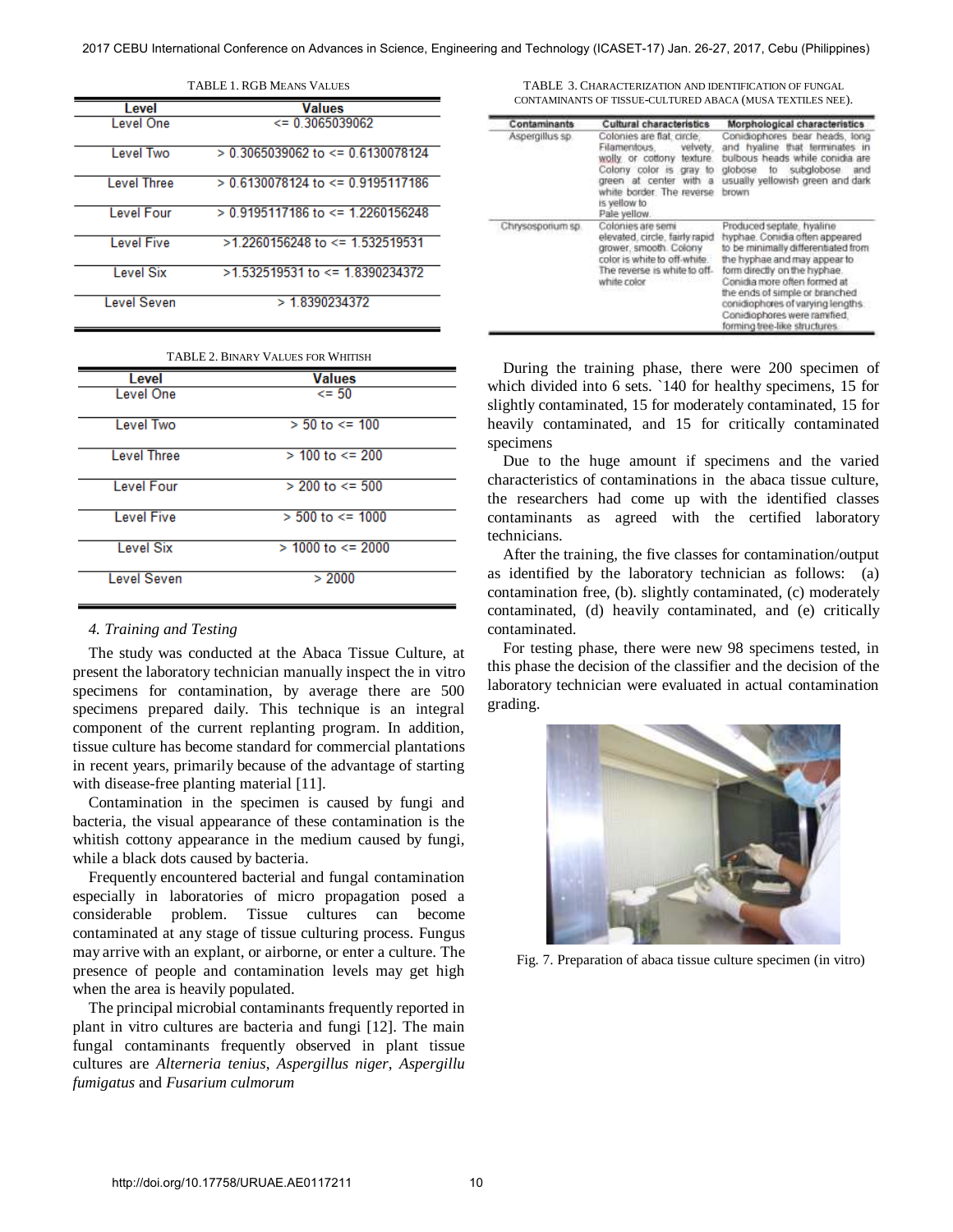

Fig. 8. The specimen inside the tissue culture laboratory



Fig. 9. The monitor showing the feature extraction during the training phase



Fig. 10. The system inside the abaca tissue culture laboratory

## IV. RESULTS AND DISCUSSION

A confusion matrix [15] contains information about actual and predicted classifications done by a classification system. It shows the number of correct and incorrect predictions made by the classification model compared to the actual outcomes (target value) in the data.

Performance of such systems is commonly evaluated using the data in the matrix.

**TP** (True Positive), when the outcome is correctly classified as "yes" or "positive", when it is "yes" or "positive". **TN**

(True Negative) is when the outcome is correctly classified as "no" or "negative", when it is no "no" or "negative". On the other hand, **FN** (False Negative) is when the outcome is incorrectly classified as negative when it is in fact positive. **FP**  (False Positive) when the outcome is incorrectly classified as "yes", when it is in fact a "no" or "negative".

TABLE 4. THE CONFUSION MATRIX

|                                              |                                     | Lesting (Sarget)                                   |                                    |                              |                                    |
|----------------------------------------------|-------------------------------------|----------------------------------------------------|------------------------------------|------------------------------|------------------------------------|
|                                              | CF<br>Contantnation<br>Finell, Inc. | SC <sup></sup><br><b>Stability</b><br>Contaminated | MC<br>Moderately<br>Contamininated | ΗС<br>Highly<br>Centaminated | cc<br>(Cottestly)<br>Conturatated) |
| <b>CONTRACTOR</b><br>CF<br>(CostammetenFree) | 68<br>20 O                          | $\mathbf{r}$<br>93                                 | ۰                                  | ۰<br>m                       | 1<br>58                            |
| SC<br>(Sketch)<br>Contaminated):             | $\bf{0}$                            | r                                                  | $\theta$                           | ō                            | ۰                                  |
| MC<br><b>Olederately</b><br>Contaminated)    | $\alpha$                            | ٥                                                  | $\mathbf{1}$                       | $\ddot{\mathbf{0}}$          | ٥                                  |
| нc<br>Highly Contaminated)                   |                                     | õ                                                  | ı                                  | s                            | 3                                  |
| CC<br>(Concally)<br>Contaminated).           | $\theta$                            | õ                                                  |                                    | ô                            | 10                                 |

 It can be seen in the confusion matrix the TP values (in diagonal), in which the values are not so scattered.

 Accuracy is calculated as the sum of correct classification divided by the total number of classification (the diagonal). During the testing with new 98 in vitro specimens, the overall accuracy of the system based on confusion matrix is **90%,**  while the number of false positive is **10.** This is quite a high accuracy.

$$
AC = \frac{a+d}{a+b+c+d}
$$

Precision is the proportion of the predicted positive cases that were correct, as calculated using the equation;

$$
Precision = TP_A / (TP_A + FP_A)
$$

Recall or true positive rate (TP) is the proportion of positive cases that were correctly identified, as calculated using the equation;

$$
Recall = TP_A/(TP_A + FN_A)
$$

Specificity is the proportion of actual negatives classes which are correctly identified;

$$
Specificity = TN_A/(FP_A + TN_A)
$$

TABLE 5. THE RESULT OF THE PERFORMANCE OF THE CLASSIFIER

| Class                               | True<br>Positive | True<br>Negative      | Fabe<br>Positive | False<br>Negative    | <b>Precision</b> | Recall Sensitivity        | Specificity       |
|-------------------------------------|------------------|-----------------------|------------------|----------------------|------------------|---------------------------|-------------------|
| CF<br>Contamination<br>Free)        | 68               | $\mathcal{D}$<br>a co | $-1$<br>œ        | -3                   | 98.5%<br>an sa   | 93.15%                    | 95.23%            |
| SC.<br>Sightly<br>Containmated      | ž                | 86<br>avo             |                  | ø                    | 50%<br>237.AV    | 100%<br>-1009             | 97.72%            |
| MC<br>Mederately<br>Contaminated    | 3,               | 85                    | $1^\circ$        | $\ddot{\phantom{0}}$ | 75%              | 100%                      | 98.83%            |
| ĦС<br>(Highly<br>Contaminated)      | s.<br>55         | 厨<br>48.54            | $\Phi$ .<br>-29  | $\geq$               | 100%             | 50 <sup>k</sup> e<br>2020 | 100%<br>66 B.B    |
| $_{cc}$<br>Colorado<br>Contaminated | 10<br>65         | - 78<br>50            | $6^-$<br>mar.    | 0<br>v               | 62.5%<br>-2010   | 100%<br>885 A             | 92.85%<br>matical |

In the CF(contamination free) class, the precision is 98.5% and recall is 93.15%. This means that for precision, out of the